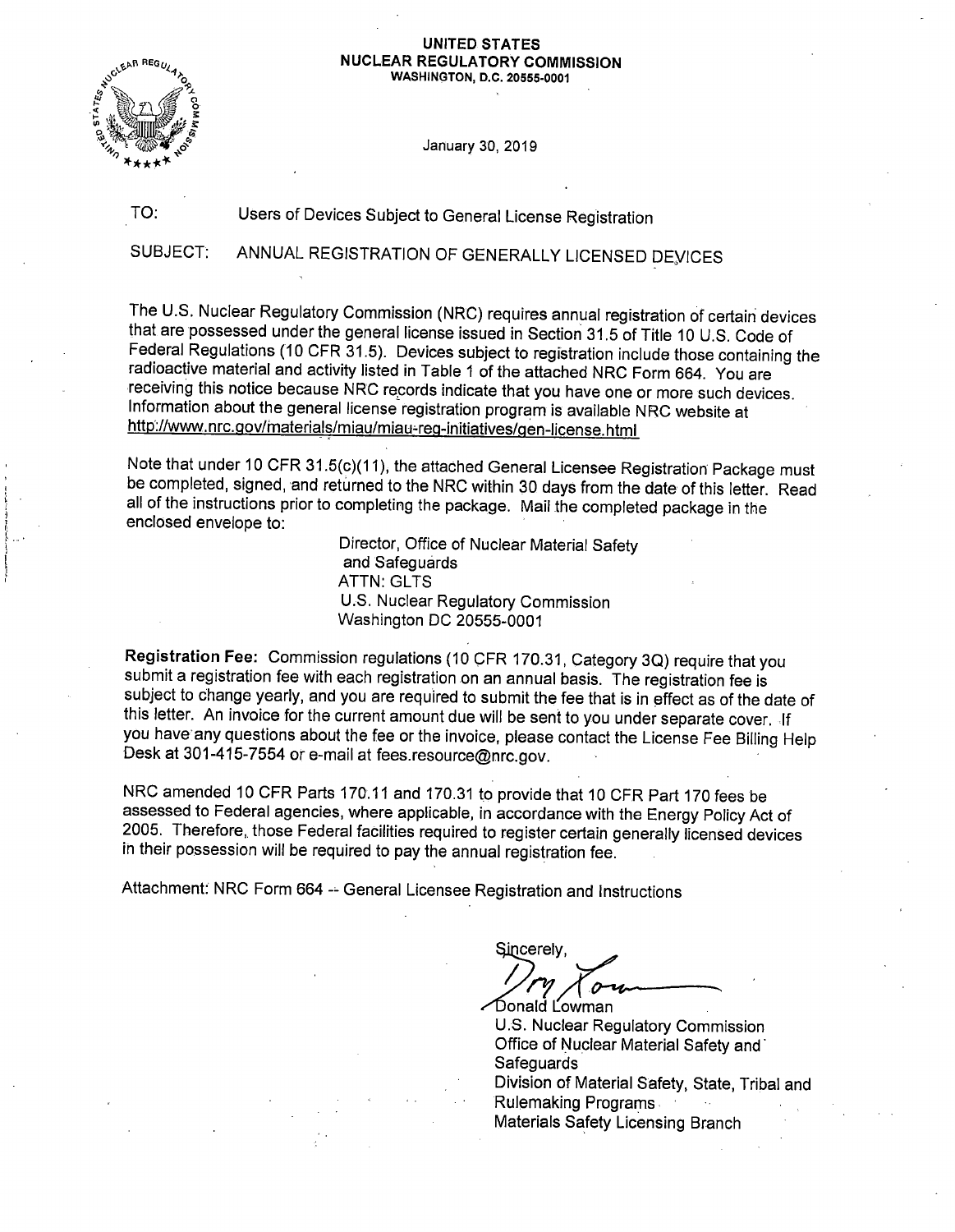### **INSTRUCTIONS FOR COMPLE'tlNG NRC FORM 664'** . **"GENERAL LICENSEE REGISTRATION"**

Review all six sections of this registration form. If any information is incorrect or missing, make corrections in the applicable boxes. If you have more devices than space provided in the form, copy **the form before starting, as needed.** Use black ink and print in **CAPITAL LETTERS.** Start information in the first box provided. If the information contains a number with a dash(-) or a decimal point (.), include the dash or decimal point as an individual character. Use the ..."g" character to represent the number 0 (zero).

Verify information about the devices by reviewing the label on the outside of the device. For safety reasons, DO NOT TRY TO TAKE APART any device to verify this information. If you are uncertain how to identify the device's label, contact the device's manufacturer or ah. authorized service agent for this information. Also, contact the manufacturer for any additional information about NRC requirements. You may also review 10 CFR 31.5 and other applicable regulations on the NRC web site at http://www.nrc.gov/reading rm/doc collections/cfr/, or review specific information about the general licensee project at

http://www.nrc.gov/materials/miau/miau-reg-initiatives/gen-license.html.

Note to specific licensees: If you believe the device(s) listed on the registration form are possessed under your specific license, then verify the device label does not state the device is subject to a general license. If the labels indicate the device is subject to a general license, then complete the registration form as instructed below. If not, complete the registration as in'structed below, however, in Section 2, follow the instructions for "not in possession of device" and complete. one Section 4 page per device transferred to your specific license .

Section 1 - General Licensee Information. Provide the requested information about you, the general licensee.

On Page 1, provide the street address/location where your device(s) are used. For portable devices, provide the storage location. P.O. Box addresses are not allowed.

bo not write in the box marked **For NRC Use Only.** ·

On Page 2, provide the name, telephone number, and title of the individual responsible for your device(s), and a mailing address where correspondence about your device(s) can be sent. The , mailing address should be specific to the physical location where the devices are used and/or stored (P.O: boxes may be used if this is the only available mailing address). The individual indicated in this section as responsible for your device(s) must also verify and sign the form in Section 5.

**Section 2 - Devices Subject to Registration.** This section lists each device subject to registration and in your possession, according to NRC records. Devices subject to registration . include those containing at least one of the radionuclides listed in Table 1, with the activity indicated at the time of manufacture.

. ':' : ~ .. '

| Table 1. Criteria for Registration                        |                                    |
|-----------------------------------------------------------|------------------------------------|
| Radionuclide                                              | Activity greater than or equal to: |
| Strontium-90, Radium-226                                  | 3.7 megabecquerel (0.1 millicurie) |
| Cobalt-60, Curium-244, Americium-241, and Californium-252 | 37 megabecquerel (1 millicurie)    |
| Cesium-137                                                | 370 megabecquerel (10 millicurie)  |

. ·,, ' .' \.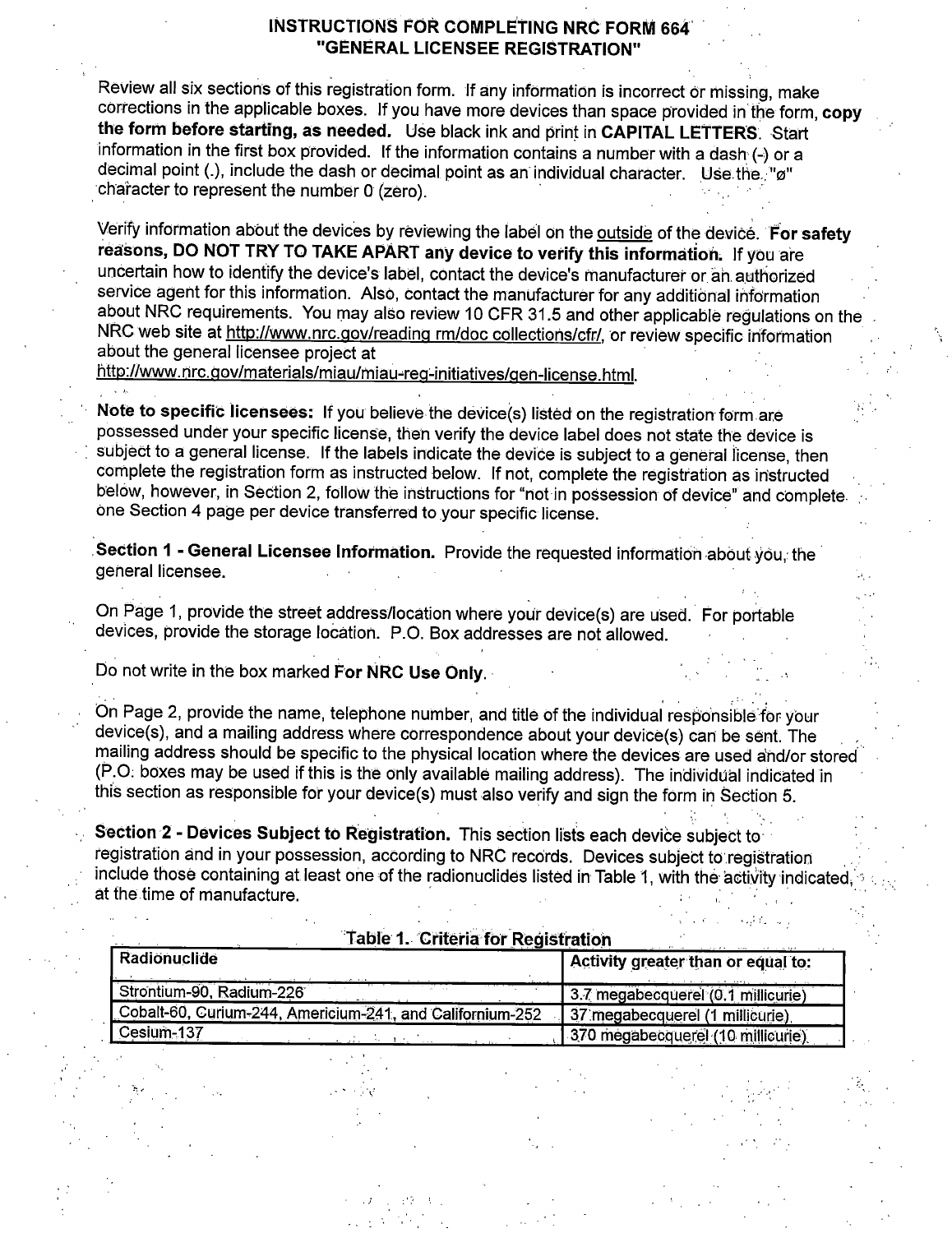Use the codes from Table 2 when correcting isotope information for devices in this section. If you do not possess a device on this list, blacken the "not in possession of device" circle, and provide the relevant information in Section 4. Note that each device is assigned a unique six-digit number called the NRC Device Key.

|                     |                   | Fable 2. ISOLODE CODES TOP SECTIONS 2 and 3 | ಿನ್ ಮೆಟ್ ಸಾಂ  |
|---------------------|-------------------|---------------------------------------------|---------------|
| <b>Radionuclide</b> | Code for form     | Radionuclide                                | Code for form |
| Americium-241       | AM241             | Curium-244                                  | <b>CM244</b>  |
| Californium-252     | CF252             | Strontium-90                                | SR90          |
| Cesium-137          | CS <sub>137</sub> | Radium-226                                  | <b>RA226</b>  |
| Cobalt-60           | CO60              |                                             |               |

Section 3 - Additional Devices. If you have other generally licensed devices (not listed in Section 2) that meet the conditions for registration listed in Table 1, provide information about each additional device. Before starting, copy this section as needed for your additional devices. Also indicate how you acquired each device by blackening the proper circle.

When entering isotope and unit information for your device(s), use the codes listed in Table 2 of Section 2 for isotope information, and use the codes from Table 3 for unit information:

| Unit       | Code for form                                                                                                                                                                                                                                                                                                                                                                                                                                                                   | Unit             | the same in the control of the same<br>Code for form |
|------------|---------------------------------------------------------------------------------------------------------------------------------------------------------------------------------------------------------------------------------------------------------------------------------------------------------------------------------------------------------------------------------------------------------------------------------------------------------------------------------|------------------|------------------------------------------------------|
| picocurie  | PCI                                                                                                                                                                                                                                                                                                                                                                                                                                                                             | becquerel        | BQ<br>in a constitution of                           |
| nanocurie  | <b>NCI</b>                                                                                                                                                                                                                                                                                                                                                                                                                                                                      | kilobecquerel    | <b>KBQ</b><br><b>EXCISION NUMBER</b>                 |
| microcurie | UCI                                                                                                                                                                                                                                                                                                                                                                                                                                                                             | megabecquerel    | MBQ.<br>.<br>Nasarawan wanda da kasa                 |
| millicurie | <b>MCI</b>                                                                                                                                                                                                                                                                                                                                                                                                                                                                      | gigabecquerel    | GBQ.<br>Solomontary                                  |
| curie      | СI                                                                                                                                                                                                                                                                                                                                                                                                                                                                              | terabecquerel    | <b>TBQ</b>                                           |
|            |                                                                                                                                                                                                                                                                                                                                                                                                                                                                                 |                  |                                                      |
| pound      | $\overline{\phantom{a}}$ $\overline{\phantom{a}}$ $\overline{\phantom{a}}$ $\overline{\phantom{a}}$ $\overline{\phantom{a}}$ $\overline{\phantom{a}}$ $\overline{\phantom{a}}$ $\overline{\phantom{a}}$ $\overline{\phantom{a}}$ $\overline{\phantom{a}}$ $\overline{\phantom{a}}$ $\overline{\phantom{a}}$ $\overline{\phantom{a}}$ $\overline{\phantom{a}}$ $\overline{\phantom{a}}$ $\overline{\phantom{a}}$ $\overline{\phantom{a}}$ $\overline{\phantom{a}}$ $\overline{\$ | microgram,       |                                                      |
|            |                                                                                                                                                                                                                                                                                                                                                                                                                                                                                 | milligram        | $\frac{1}{10}$                                       |
| kilogram   | KG.                                                                                                                                                                                                                                                                                                                                                                                                                                                                             | gram<br>$\cdots$ | $\mathbf{G}$ . The set of the set of $\mathbf{G}$    |

### Table 3. Unit Codes for Section 3

Section 4 - Not in Possession of Device. Use this section to report any devices that are listed in Sections 2 or 6, but that you no longer possess. Before starting, copy this section as needed for additional devices that are not in your possession. Enter the NRC Device Key, as listed in Section 2 or 6. Blacken the circle (choose only one) that best describes the disposition of the device and complete the rest of the section as appropriate.

Section 5 - Certification and Signature. The responsible individual must certify, sign, and date Section 5.

Section 6 - Devices Not Subject to Registration. This list contains information about devices that NRC records indicate are in your possession, but are not subject to registration. If you no longer have one or more of the listed devices, you are required to make a transfer report to NRC in accordance with 10 CFR 31.5(c)(8) or (9), as applicable. You may use Section 4 for this purpose. This section does not list any static eliminators containing polonium-210 (Po-210), or luminous exit signs containing tritium (H-3). These devices are not subject to registration, and are not included in this section in an effort to reduce the length of this form.

## RETURN THE COMPLETED FORM IN THE ENCLOSED ENVELOPE WITH PROPER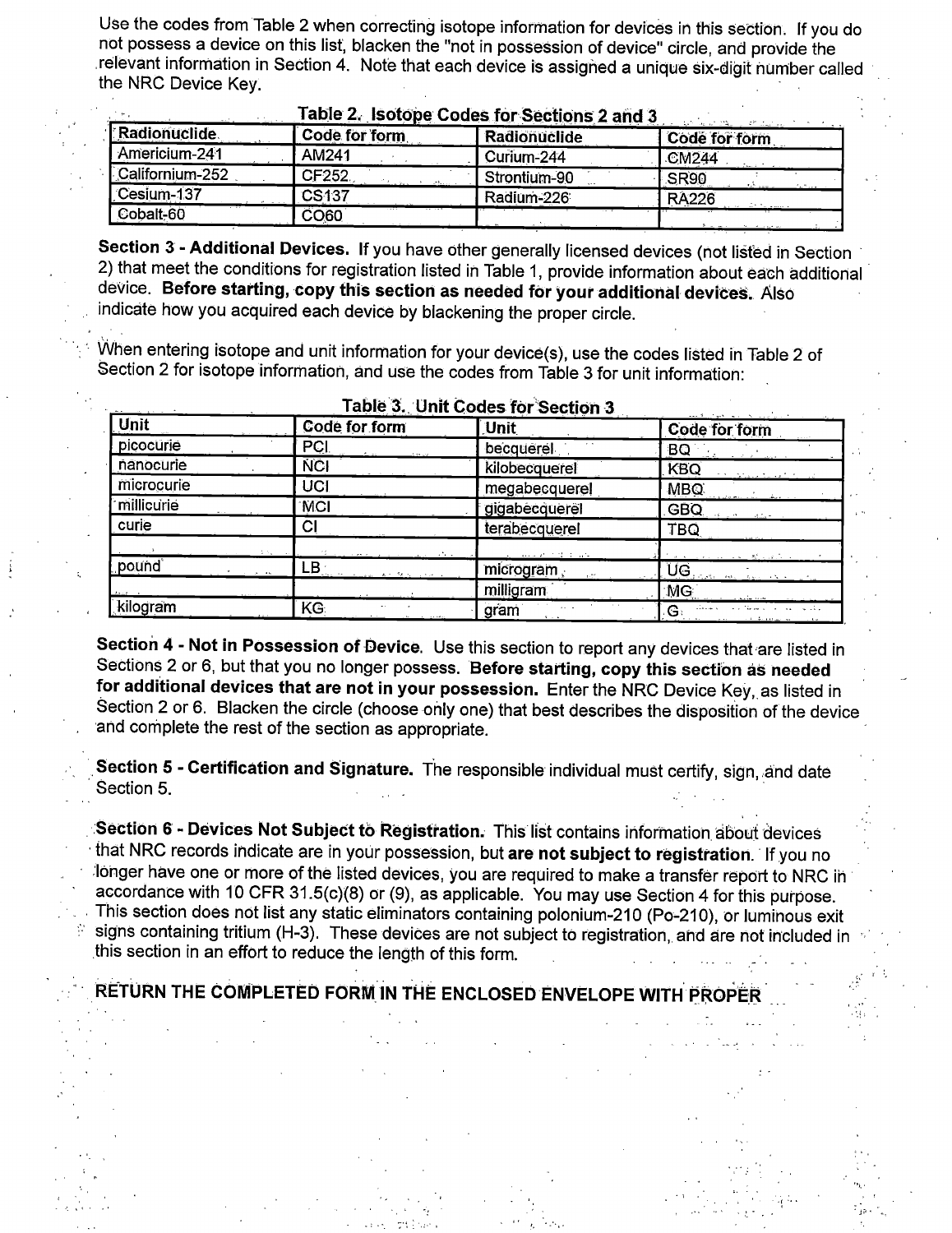



**U.S. NUCLEAR REGULARTORY COMMISSION** 

GL-711581-24 01/23/2019

**NRC FORM 664** 

 $(04 - 2018)$ 10 CFR 31.5

## **GENERAL LICENSEE REGISTRATION**

 $\ddotsc$ 

Company Name: ADDIVANT USA, LLC

**APPROVED BY 0MB: NO. 3150-0198 0MB EXPIRATION DATE: 02/28/2019** 

SECTION 1 PAGE 1 of 2

Estimated burden per response to comply with this mandatory collection request 20 minutes. NRC will use this informationto track general licencees and their devices to ensure a higher level of device accountability. Send comments regarding burden estimate to the FOIA, Privacy, and Information Collection Branch (T-5 F53), U.S. Nuclear Regulatory Commission, Washington, DC 205555-0001, or by internet e-mail to lnfotollects. Resource@nrc.gov, and to the DeskOfficer, Office of Information and Regulatory Affairs, NEOB-10202, (3150-0198), Office of Management and Budget, Washington, DC 20503. If a means used to impose an information collection does not display a currently valid 0MB control number, the NRC may not conduct or sponsor, and a person is not required to respond to, the information collection.

**'Complete all six sections of this registration form. If any of the preprinted informatio'r'1 is incorrect, provide'the changes in the applicable boxes. USE CAPITAL LETTERS.** 

| <b>General License</b> | <b>SECTION 1 - GENERAL LICENSEE INFORMATION</b> |
|------------------------|-------------------------------------------------|
| Registration Number    |                                                 |
| GL-711581-24           |                                                 |

**Enter the company name and the street address for the physical location of use for your device(s). For portable devices, specify the primary storage location. Do not use P .0. Boxes.** 

| Department:<br><b>EHS DEPT</b> |                                           |                 |                                              |                          |  |
|--------------------------------|-------------------------------------------|-----------------|----------------------------------------------|--------------------------|--|
|                                |                                           |                 |                                              |                          |  |
| Address Line 1:                | 1000 MORGANTOWN INDUSTRIAL PRK            |                 |                                              |                          |  |
|                                |                                           |                 |                                              |                          |  |
| Address Line 2:                |                                           |                 |                                              |                          |  |
|                                |                                           |                 |                                              |                          |  |
| City:                          | <b>MORGANTOWN</b>                         |                 |                                              |                          |  |
|                                |                                           |                 |                                              |                          |  |
| State: WV                      | Zip Code: 26501                           |                 |                                              |                          |  |
|                                | For NRC Use Only :<br>(Do not write here) |                 | Category:<br>Packet Receipt Date (MMDDYYYY): |                          |  |
|                                |                                           | <sub>a</sub> ge | <b>SALES</b>                                 | <b>Accession Number:</b> |  |

 $\sim$   $\sim$ 

 $\sim$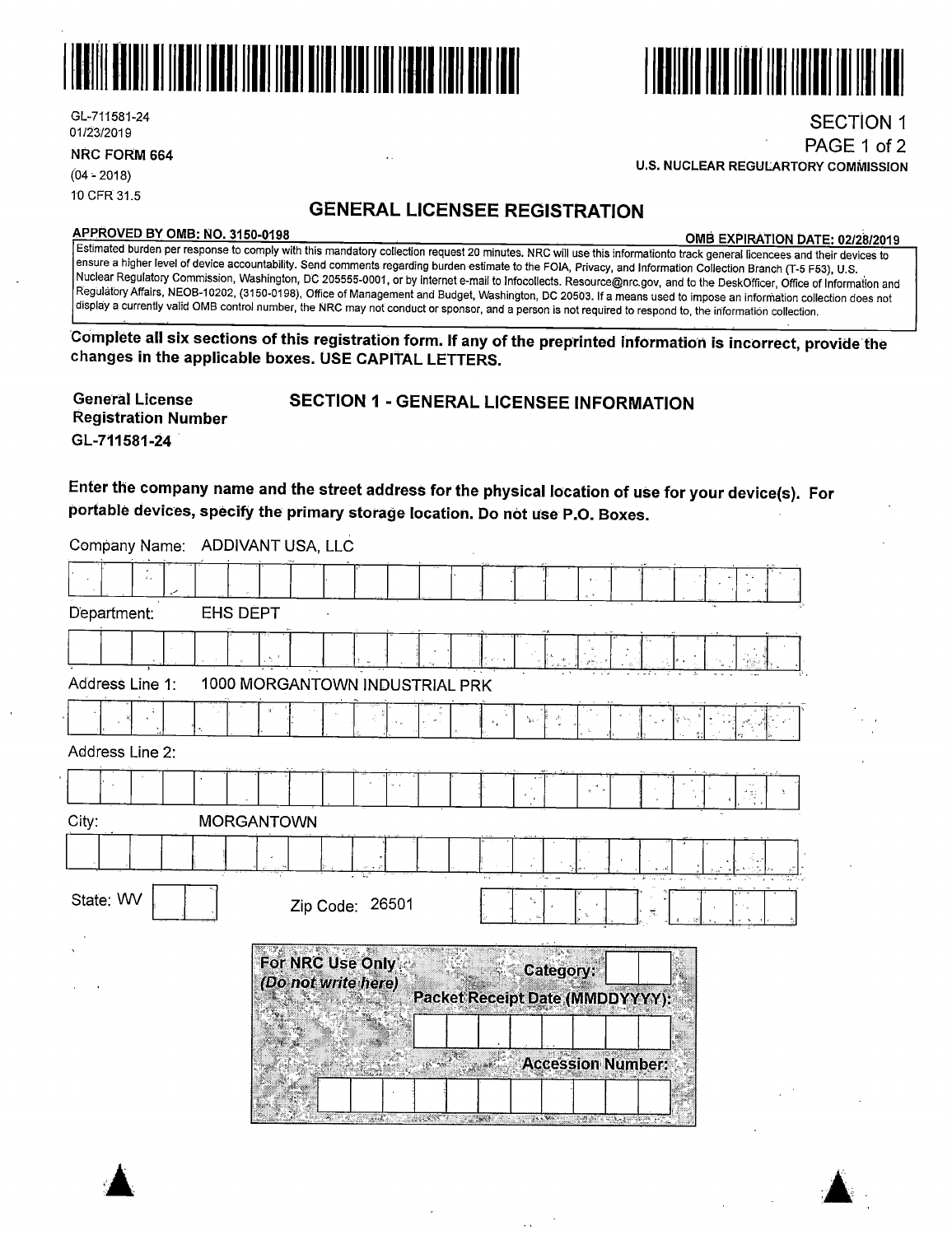



|            | GL-711581-24 |
|------------|--------------|
| 01/23/2019 |              |

÷,

 $\begin{array}{c} \bar{E}_1 \\ \bar{S}_2 \\ \bar{S}_3 \end{array}$ 

**SECTION 1** PAGE 2 of 2

# **SECTION 1 - GENERAL LICENSEE INFORMATION (Continued)**

Enter the name, telephone number and title of the person who is the responsible individual for the device(s).

| Last Name: SZYMANEK                                                                     |                   |
|-----------------------------------------------------------------------------------------|-------------------|
|                                                                                         |                   |
| First Name: JULIE                                                                       | Middle Initial: A |
|                                                                                         | Уś.               |
| Business Telephone Number: (304) 284-2214                                               | Extension:        |
|                                                                                         |                   |
| Title:<br><b>ENVIRONMENTAL ENGINEER</b>                                                 |                   |
| ڏڻي                                                                                     |                   |
|                                                                                         |                   |
| Enter the mailing address where correspondence regarding your device(s) should be sent. |                   |
| Department:<br>ATTENTION: J. SZYMANEK                                                   |                   |
| in<br>Ago<br>Ž¢.<br>$\mathcal{L}$                                                       |                   |
| Address Line 1:<br>1000 MORGANTOWN INDUSTRIAL PRK                                       | $\mathcal{L}$     |
|                                                                                         |                   |
| Address Line 2:                                                                         |                   |
|                                                                                         |                   |
| City:<br><b>MORGANTOWN</b>                                                              |                   |
| ψ\$                                                                                     |                   |
| (写真) 音<br>State: WV<br>Zip Code: 26501                                                  |                   |
|                                                                                         |                   |
|                                                                                         |                   |
|                                                                                         |                   |
|                                                                                         |                   |
|                                                                                         |                   |
|                                                                                         |                   |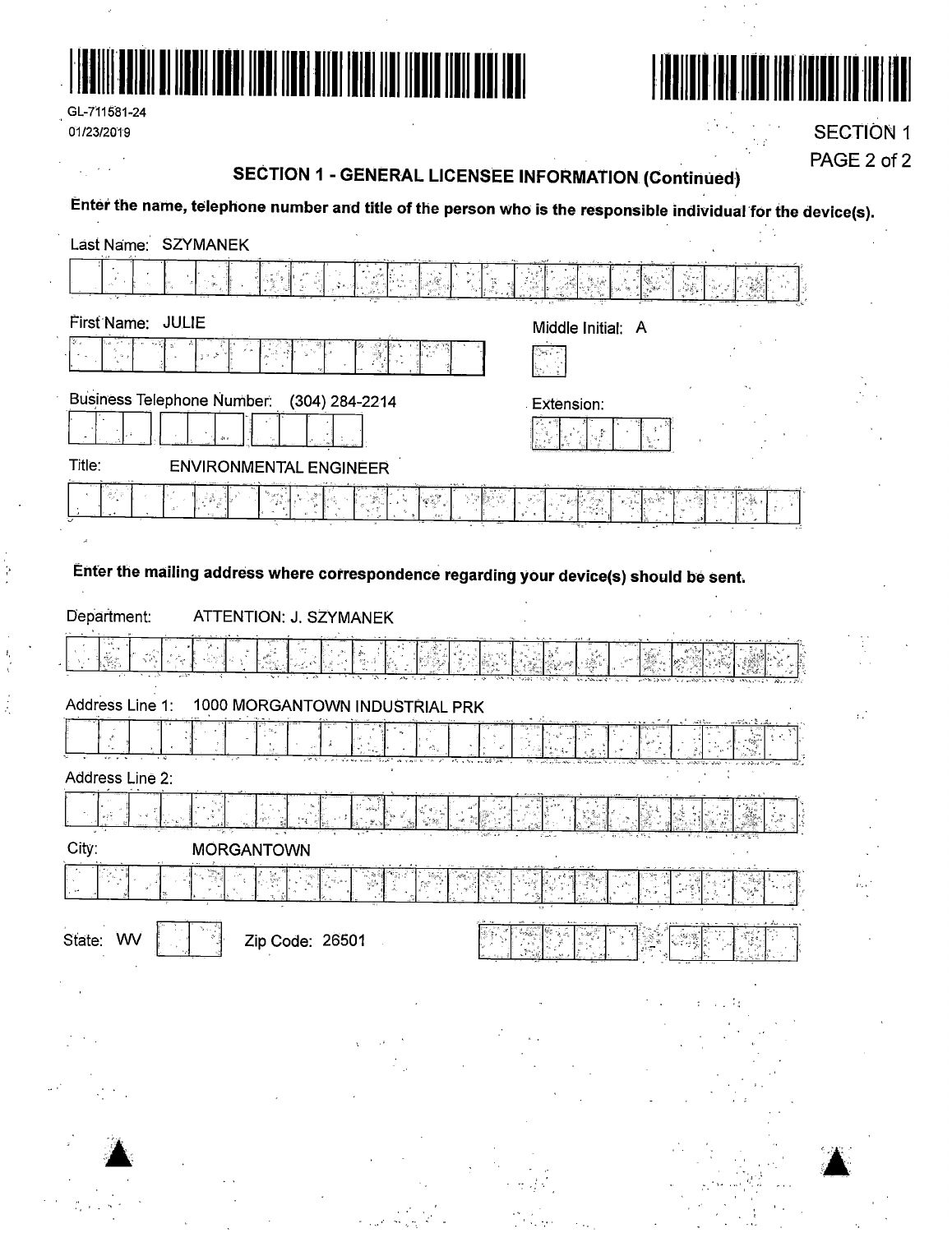|                                       | HƏ) ITENI ITENI DITEN TEINI IIDI                                                                                           |                                   |
|---------------------------------------|----------------------------------------------------------------------------------------------------------------------------|-----------------------------------|
| GL-711581-24<br>101/23/2019           | SECTION 2 - DEVICES SUBJECT TO REGISTRATION                                                                                | <b>SECTION 2</b>                  |
| <b>NRC Device Key</b><br>681400       | Our records indicate that you have these devices. Please updtae the information as necessary.<br>(Internal Control Number) | PAGE 1 of 7                       |
| Distributor/Dustributed By:           | Thermo Process Instruments, L.P                                                                                            |                                   |
|                                       | $\frac{1}{2}$<br>is.                                                                                                       |                                   |
| Distributor License Number:<br>L03524 |                                                                                                                            |                                   |
|                                       |                                                                                                                            |                                   |
| Manufacturer name:                    | THERMO MEASURETECH                                                                                                         |                                   |
| التقاعي                               |                                                                                                                            |                                   |
| Device Model (Not Source Model): 5205 | ÷.                                                                                                                         |                                   |
|                                       |                                                                                                                            |                                   |
|                                       | Ä                                                                                                                          |                                   |
| Device Serial Number:<br>B1453        |                                                                                                                            |                                   |
| $\mathcal{Z}$                         | $\frac{3}{2}$                                                                                                              |                                   |
|                                       |                                                                                                                            |                                   |
| 01/02/2003                            |                                                                                                                            |                                   |
|                                       |                                                                                                                            | Not in possession of device (Also |
| MM<br><b>YYYY</b><br>DD               |                                                                                                                            | complete Section 4.)              |
|                                       |                                                                                                                            |                                   |
| Isotope (e.g. AM241)<br><b>CS137</b>  | Activity (e.g. 1005)<br>10                                                                                                 | Unit (e.g. mCi)<br>mCi            |
|                                       |                                                                                                                            |                                   |
|                                       |                                                                                                                            |                                   |
| Transfer Date:<br>$\overline{c}$      |                                                                                                                            |                                   |
|                                       |                                                                                                                            |                                   |
|                                       |                                                                                                                            |                                   |
|                                       |                                                                                                                            |                                   |
|                                       |                                                                                                                            |                                   |
|                                       |                                                                                                                            |                                   |
|                                       |                                                                                                                            |                                   |
|                                       |                                                                                                                            |                                   |
|                                       |                                                                                                                            |                                   |
|                                       |                                                                                                                            |                                   |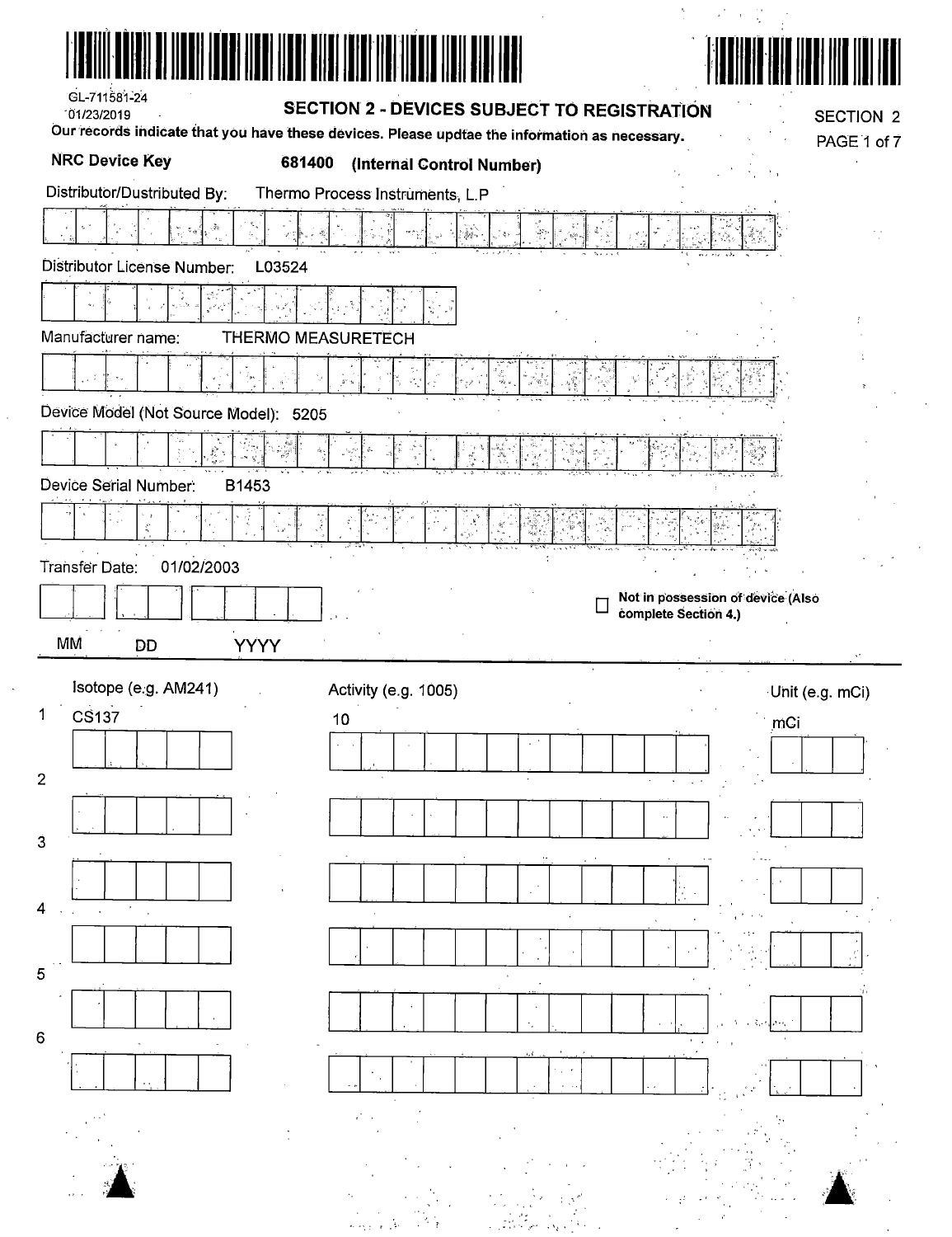| GL-711581-24                              |                                                                                                                                              |                                   |
|-------------------------------------------|----------------------------------------------------------------------------------------------------------------------------------------------|-----------------------------------|
| 01/23/2019                                | SECTION 2 - DEVICES SUBJECT TO REGISTRATION<br>Our records indicate that you have these devices. Please updtae the information as necessary. | <b>SECTION 2</b>                  |
| <b>NRC Device Key</b><br>713878           | (Internal Control Number)                                                                                                                    | PAGE 2 of 7                       |
| Distributor/Dustributed By:               |                                                                                                                                              |                                   |
|                                           |                                                                                                                                              |                                   |
| <b>Distributor License Number:</b>        |                                                                                                                                              |                                   |
|                                           |                                                                                                                                              |                                   |
| Manufacturer name:                        | BERTHOLD TECHNOLOGIES USA, LLC                                                                                                               |                                   |
|                                           |                                                                                                                                              |                                   |
| Device Model (Not Source Model): LB 7440D |                                                                                                                                              |                                   |
| $, \hat{\oplus}_{\alpha}^{\circ}$         |                                                                                                                                              |                                   |
| Device Serial Number:<br>2961-11-95       |                                                                                                                                              |                                   |
|                                           | $\mathcal{S}$                                                                                                                                |                                   |
| Transfer Date:<br>02/15/1996              |                                                                                                                                              |                                   |
|                                           |                                                                                                                                              | Not in possession of device (Also |
| MM                                        |                                                                                                                                              | complete Section 4.)              |
| <b>YYYY</b><br>DD                         |                                                                                                                                              | $\sim$ $\sim$ $\sim$              |
| Isotope (e.g. AM241)                      | Activity (e.g. 1005)                                                                                                                         | Unit (e.g. mCi)                   |
| 1<br>CS137                                | 100                                                                                                                                          | mCi                               |
| $\overline{2}$                            |                                                                                                                                              |                                   |
|                                           |                                                                                                                                              |                                   |
| 3                                         |                                                                                                                                              |                                   |
|                                           |                                                                                                                                              |                                   |
| 4                                         |                                                                                                                                              |                                   |
|                                           |                                                                                                                                              |                                   |
| 5                                         |                                                                                                                                              |                                   |
|                                           |                                                                                                                                              |                                   |
| $6^{\circ}$                               | $\mathbf{r}_{\mathrm{out}}$                                                                                                                  |                                   |
|                                           | $\star$ $\uparrow$                                                                                                                           |                                   |
|                                           |                                                                                                                                              |                                   |
|                                           |                                                                                                                                              |                                   |
|                                           |                                                                                                                                              |                                   |
|                                           |                                                                                                                                              |                                   |

 $\hat{A}$ 

 $\frac{1}{2}$ 

 $\hat{\vec{r}}$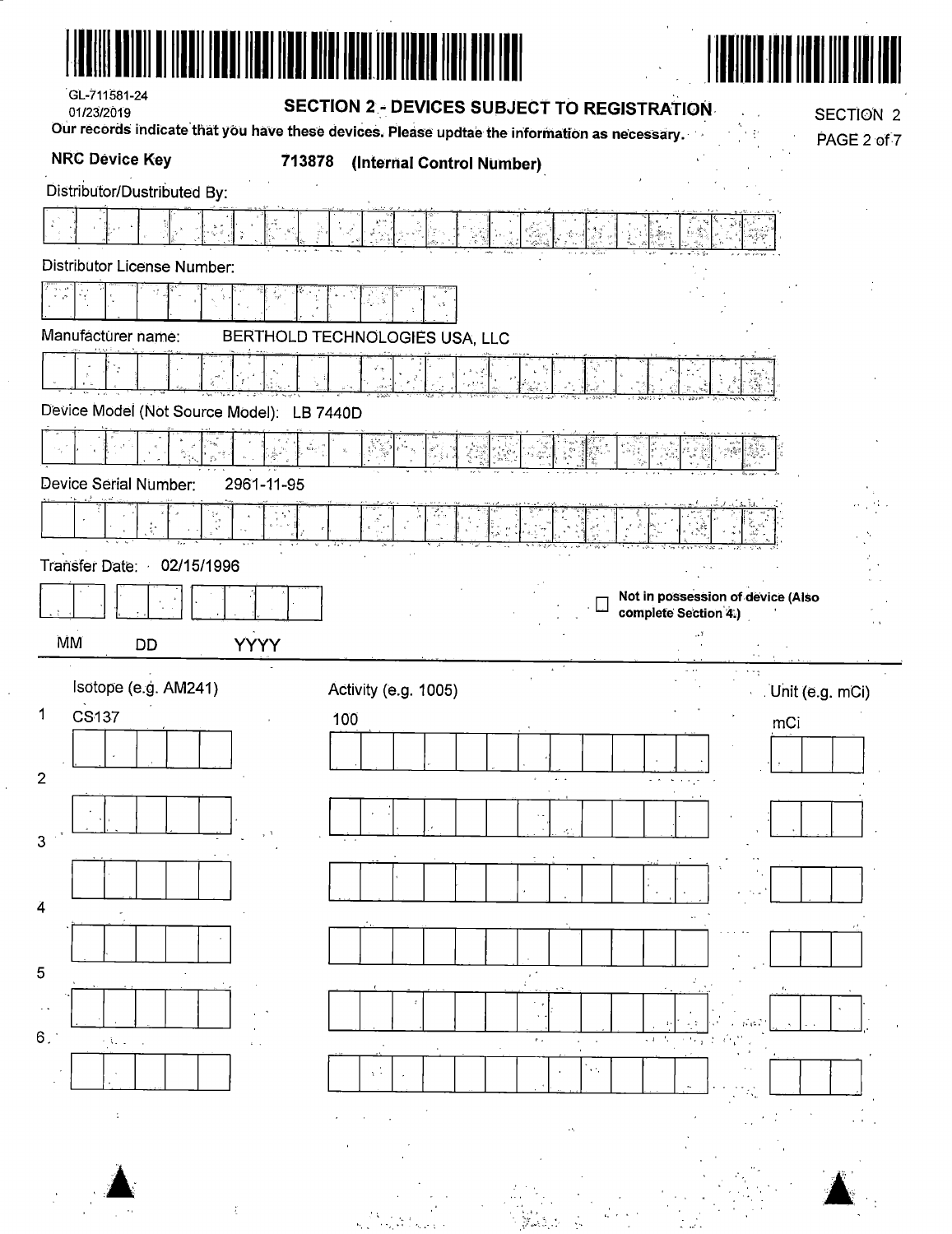| GL-711581-24<br>01/23/2019                | <b>SECTION 2 - DEVICES SUBJECT TO REGISTRATION</b>                                            | <b>SECTION 2</b>                                          |
|-------------------------------------------|-----------------------------------------------------------------------------------------------|-----------------------------------------------------------|
|                                           | Our records indicate that you have these devices. Please updtae the information as necessary. | PAGE 3 of 7                                               |
| <b>NRC Device Key</b>                     | 713879<br>(Internal Control Number)                                                           |                                                           |
| Distributor/Dustributed By:               |                                                                                               |                                                           |
|                                           |                                                                                               |                                                           |
| Distributor License Number:               |                                                                                               |                                                           |
|                                           |                                                                                               |                                                           |
| Manufacturer name:                        | BERTHOLD TECHNOLOGIES USA, LLC                                                                |                                                           |
|                                           |                                                                                               |                                                           |
| Device Model (Not Source Model): LB 7440D |                                                                                               |                                                           |
|                                           | $\frac{m^2}{24}$                                                                              | ទីទា<br>ពល                                                |
| Device Serial Number:<br>996-4-96         |                                                                                               |                                                           |
| $\mathbf{G}$                              |                                                                                               |                                                           |
| ψ.                                        |                                                                                               |                                                           |
| 09/29/1996<br>Transfer Date:              |                                                                                               |                                                           |
|                                           |                                                                                               | Not in possession of device (Also<br>complete Section 4.) |
| MM<br><b>YYYY</b><br><b>DD</b>            |                                                                                               |                                                           |
| Isotope (e.g. AM241)                      | Activity (e.g. 1005)                                                                          | Unit (e.g. mCi)                                           |
| ČS137<br>1                                | 100                                                                                           | mCi                                                       |
|                                           |                                                                                               |                                                           |
| $\overline{2}$                            |                                                                                               |                                                           |
|                                           |                                                                                               |                                                           |
| 3                                         |                                                                                               |                                                           |
|                                           |                                                                                               |                                                           |
|                                           |                                                                                               |                                                           |
| 4                                         |                                                                                               |                                                           |
|                                           |                                                                                               |                                                           |
| 5                                         |                                                                                               | 2.1                                                       |
|                                           | $\mathcal{F}$ .                                                                               |                                                           |
| $6\phantom{1}6$                           |                                                                                               |                                                           |
|                                           |                                                                                               |                                                           |
|                                           |                                                                                               |                                                           |
|                                           |                                                                                               |                                                           |
|                                           |                                                                                               |                                                           |
|                                           |                                                                                               |                                                           |
|                                           |                                                                                               |                                                           |

 $\frac{1}{2}$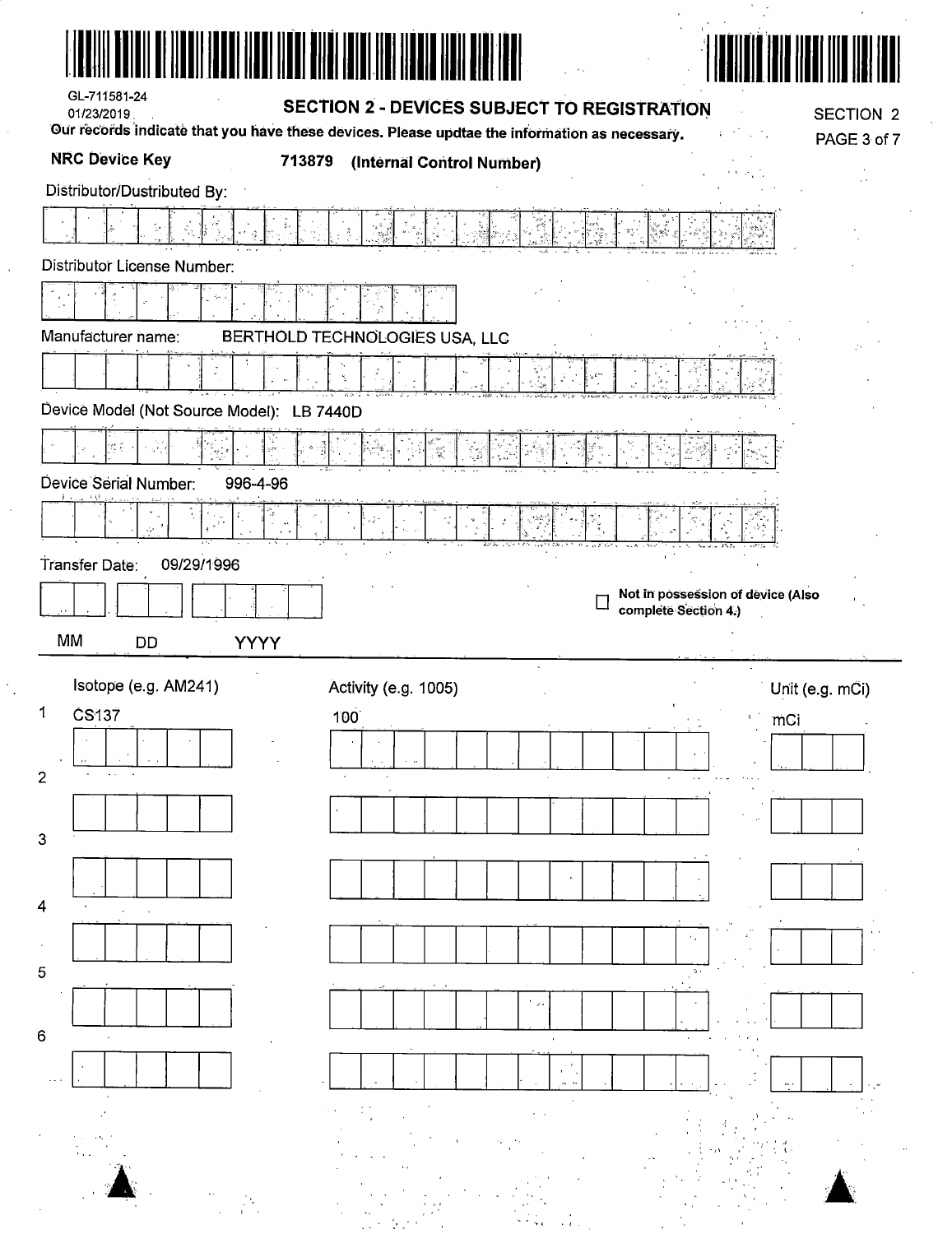| GL-711581-24<br>01/23/2019                                             | <b>SECTION 2 - DEVICES SUBJECT TO REGISTRATION</b>                                            | <b>SECTION 2</b>                                          |
|------------------------------------------------------------------------|-----------------------------------------------------------------------------------------------|-----------------------------------------------------------|
|                                                                        | Our records indicate that you have these devices. Please updtae the information as necessary. | PAGE 4 of 7                                               |
| <b>NRC Device Key</b><br>735517                                        | (Internal Control Number)                                                                     |                                                           |
| Distributor/Dustributed By:                                            | Berthold Technologies U.S.A., LLC                                                             |                                                           |
|                                                                        |                                                                                               |                                                           |
| Distributor License Number:<br>R-01082-D02                             |                                                                                               |                                                           |
|                                                                        |                                                                                               |                                                           |
| Manufacturer name:                                                     | <b>BERTHOLD TECHNOLOGIES USA, LLC</b>                                                         |                                                           |
|                                                                        |                                                                                               |                                                           |
| Device Model (Not Source Model): LB 7440D                              |                                                                                               |                                                           |
| 灵影<br>$\mathbf{p}_{\mathbf{q}^{\prime}}^{\star}$                       | S<br>್                                                                                        | $\frac{e}{\omega_{\mu}c}$                                 |
| Device Serial Number:<br>2062                                          |                                                                                               |                                                           |
|                                                                        |                                                                                               |                                                           |
|                                                                        |                                                                                               |                                                           |
| $\mathbf{S}^{\mathbf{S}^{\prime}}$ is<br>á<br>$\tilde{\gamma}^2$<br>k, | ζ,<br>-32.                                                                                    |                                                           |
| 05/06/1998                                                             |                                                                                               |                                                           |
|                                                                        |                                                                                               | Not in possession of device (Also<br>complete Section 4.) |
| Transfer Date:<br>MM<br><b>DD</b><br><b>YYYY</b>                       |                                                                                               | <b>Communities</b>                                        |
| Isotope (e.g. AM241)                                                   |                                                                                               | $\Delta$ $\Delta$                                         |
| CS137                                                                  | Activity (e.g. 1005)<br>50                                                                    | Unit (e.g. mCi)<br>$\Delta\sim 100$<br>mCi                |
|                                                                        |                                                                                               |                                                           |
|                                                                        |                                                                                               |                                                           |
|                                                                        |                                                                                               |                                                           |
|                                                                        |                                                                                               |                                                           |
|                                                                        |                                                                                               |                                                           |
|                                                                        |                                                                                               |                                                           |
|                                                                        |                                                                                               |                                                           |
|                                                                        |                                                                                               |                                                           |
|                                                                        |                                                                                               |                                                           |
|                                                                        |                                                                                               |                                                           |
|                                                                        |                                                                                               |                                                           |
|                                                                        |                                                                                               |                                                           |

 $\frac{1}{2}$ 

 $\frac{1}{2}$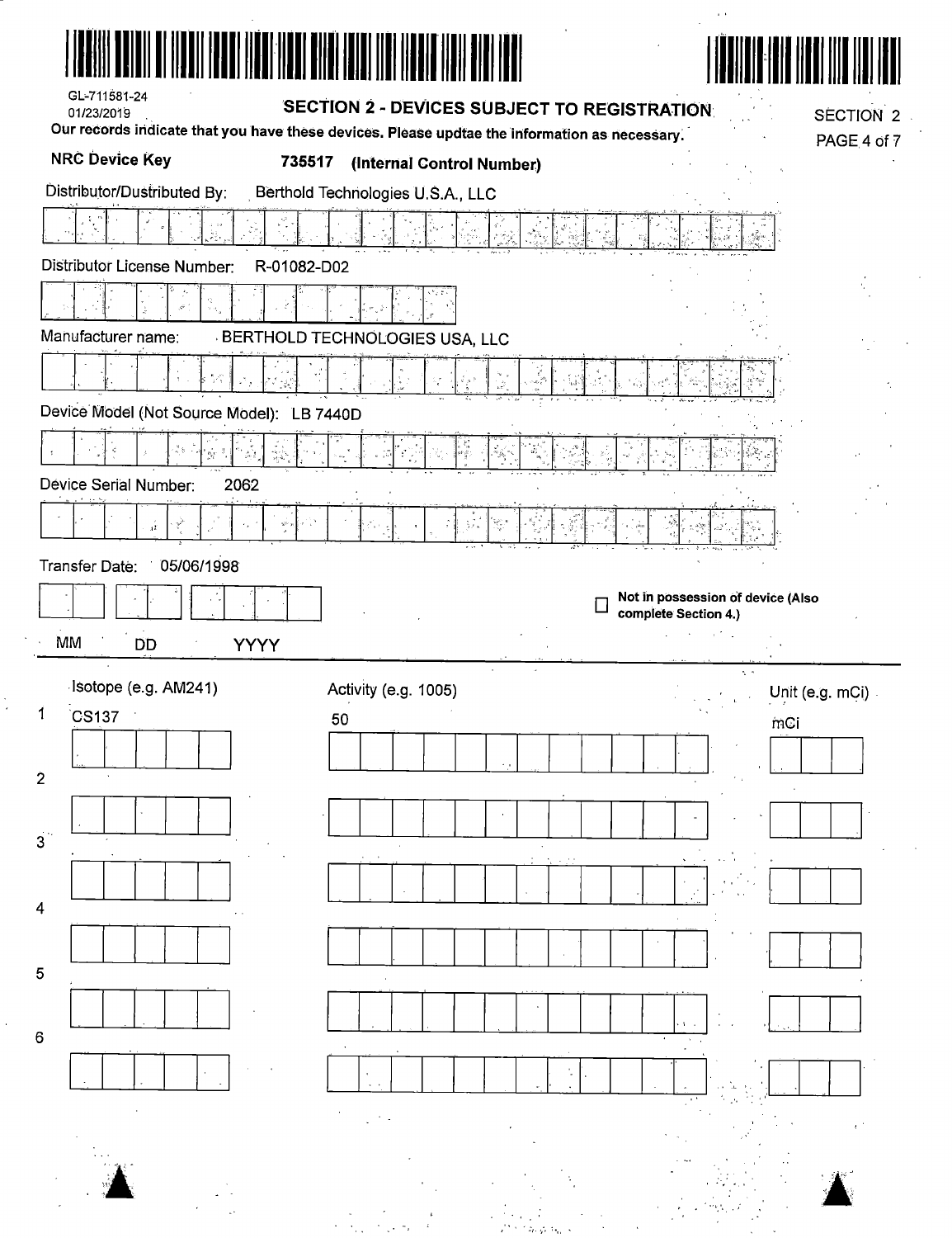| GL-711581-24<br>01/23/2019                                                                         |             | SECTION 2 - DEVICES SUBJECT TO REGISTRATION                                                                                |                                                           | <b>SECTION 2</b> |
|----------------------------------------------------------------------------------------------------|-------------|----------------------------------------------------------------------------------------------------------------------------|-----------------------------------------------------------|------------------|
| <b>NRC Device Key</b>                                                                              | 735518      | Our records indicate that you have these devices. Please updtae the information as necessary.<br>(Internal Control Number) |                                                           | PAGE 5 of 7      |
| Distributor/Dustributed By:                                                                        |             | Berthold Technologies U.S.A., LLC                                                                                          |                                                           |                  |
|                                                                                                    |             |                                                                                                                            |                                                           |                  |
| Distributor License Number:                                                                        | R-01082-D02 |                                                                                                                            |                                                           |                  |
|                                                                                                    |             |                                                                                                                            |                                                           |                  |
| Manufacturer name:                                                                                 |             | BERTHOLD TECHNOLOGIES USA, LLC                                                                                             |                                                           |                  |
|                                                                                                    |             |                                                                                                                            |                                                           |                  |
| Device Model (Not Source Model): LB 7440D                                                          |             |                                                                                                                            |                                                           |                  |
|                                                                                                    |             | а (с),                                                                                                                     |                                                           |                  |
| Device Serial Number:<br>1007                                                                      |             |                                                                                                                            |                                                           |                  |
| $\begin{array}{c} \mathbb{A} \xrightarrow{\Delta_1} \\ \mathbb{A} \xrightarrow{\iota} \end{array}$ |             |                                                                                                                            |                                                           |                  |
| Transfer Date:<br>06/03/2002                                                                       |             |                                                                                                                            |                                                           |                  |
|                                                                                                    |             |                                                                                                                            | Not in possession of device (Also<br>complete Section 4.) |                  |
|                                                                                                    |             |                                                                                                                            |                                                           |                  |
| MM<br>DD                                                                                           | <b>YYYY</b> |                                                                                                                            | جاوله فالمساجانيء                                         |                  |
| Isotope (e.g. AM241)                                                                               |             | Activity (e.g. 1005)                                                                                                       | Unit (e.g. mCi)                                           |                  |
| 1<br>CS137                                                                                         | 100         |                                                                                                                            | mCi                                                       |                  |
|                                                                                                    |             |                                                                                                                            |                                                           |                  |
| 2                                                                                                  |             |                                                                                                                            |                                                           |                  |
| 3                                                                                                  |             |                                                                                                                            |                                                           |                  |
|                                                                                                    |             |                                                                                                                            |                                                           |                  |
| 4                                                                                                  |             |                                                                                                                            |                                                           |                  |
|                                                                                                    |             |                                                                                                                            |                                                           |                  |
| 5                                                                                                  |             |                                                                                                                            |                                                           |                  |
| 6                                                                                                  |             |                                                                                                                            |                                                           |                  |
|                                                                                                    |             |                                                                                                                            |                                                           |                  |
|                                                                                                    |             |                                                                                                                            |                                                           |                  |
|                                                                                                    |             |                                                                                                                            |                                                           |                  |

 $\mathcal{F}_{\text{c}}$  ,  $\mathcal{F}_{\text{c}}$  ,  $\mathcal{F}_{\text{c}}$  ,  $\mathcal{F}_{\text{c}}$ 

' ..





Ŷ,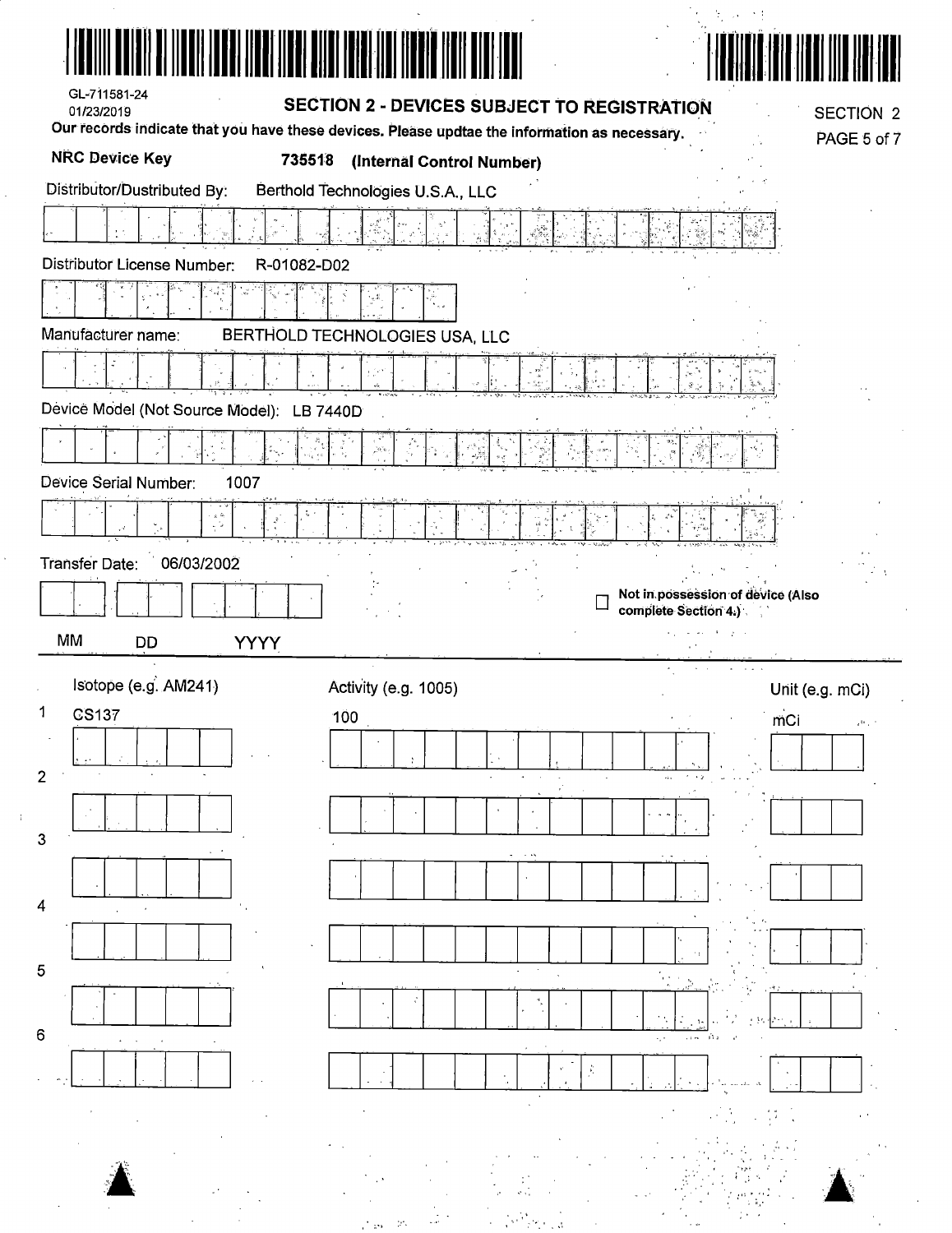| II I <b>nde</b> i Maei Maei Bitei Miel III Mae<br>GL-711581-24<br>01/23/2019<br>Our records indicate that you have these devices. Please updtae the information as necessary. | <b>SECTION 2 - DEVICES SUBJECT TO REGISTRATION</b> |        |                                                           | <b>SECTION 2</b><br>PAGE 6 of 7 |
|-------------------------------------------------------------------------------------------------------------------------------------------------------------------------------|----------------------------------------------------|--------|-----------------------------------------------------------|---------------------------------|
| <b>NRC Device Key</b><br>735519                                                                                                                                               | (Internal Control Number)                          |        |                                                           |                                 |
| Distributor/Dustributed By:                                                                                                                                                   | Berthold Technologies U.S.A., LLC                  |        |                                                           |                                 |
|                                                                                                                                                                               |                                                    |        |                                                           |                                 |
| Distributor License Number:<br>R-01082-D02                                                                                                                                    |                                                    |        |                                                           |                                 |
|                                                                                                                                                                               |                                                    |        |                                                           |                                 |
| Manufacturer name:                                                                                                                                                            | BERTHOLD TECHNOLOGIES USA, LLC                     |        |                                                           |                                 |
|                                                                                                                                                                               |                                                    |        |                                                           |                                 |
| Device Model (Not Source Model): LB 7440D                                                                                                                                     |                                                    |        |                                                           |                                 |
| $q, \ell, \ldots$                                                                                                                                                             |                                                    |        | $\mathcal{S}_\mathcal{F}$                                 |                                 |
| Device Serial Number:<br>1008                                                                                                                                                 |                                                    |        |                                                           |                                 |
| $\sigma_{\rm e} = \frac{2\pi}{3}$<br>i ki                                                                                                                                     | ်ကူး<br>(၁၉၇၁                                      |        |                                                           |                                 |
| 06/03/2002<br>Transfer Date:                                                                                                                                                  |                                                    |        |                                                           |                                 |
|                                                                                                                                                                               |                                                    |        | Not in possession of device (Also<br>complete Section 4.) |                                 |
|                                                                                                                                                                               |                                                    |        |                                                           |                                 |
| <b>YYYY</b><br>МM<br><b>DD</b>                                                                                                                                                |                                                    |        |                                                           |                                 |
|                                                                                                                                                                               |                                                    |        |                                                           |                                 |
| Isotope (e.g. AM241)<br>1                                                                                                                                                     | Activity (e.g. 1005)                               |        | Unit (e.g. mCi)                                           |                                 |
| <b>CS137</b>                                                                                                                                                                  | 100                                                |        | mCi                                                       |                                 |
| ν.<br>$\overline{2}$                                                                                                                                                          |                                                    |        |                                                           |                                 |
|                                                                                                                                                                               |                                                    |        |                                                           |                                 |
| 3                                                                                                                                                                             |                                                    |        |                                                           |                                 |
|                                                                                                                                                                               |                                                    |        |                                                           |                                 |
| 4                                                                                                                                                                             |                                                    |        |                                                           |                                 |
| 5                                                                                                                                                                             |                                                    |        |                                                           |                                 |
|                                                                                                                                                                               |                                                    | 14.14  |                                                           |                                 |
| 6                                                                                                                                                                             |                                                    | $\sim$ |                                                           |                                 |
|                                                                                                                                                                               |                                                    |        |                                                           |                                 |
|                                                                                                                                                                               |                                                    |        |                                                           |                                 |
|                                                                                                                                                                               |                                                    |        |                                                           |                                 |
|                                                                                                                                                                               |                                                    |        |                                                           |                                 |

 $\hat{\boldsymbol{\beta}}$ 

 $\frac{1}{2}$ 

 $\frac{1}{2}$ 

 $\frac{1}{2}$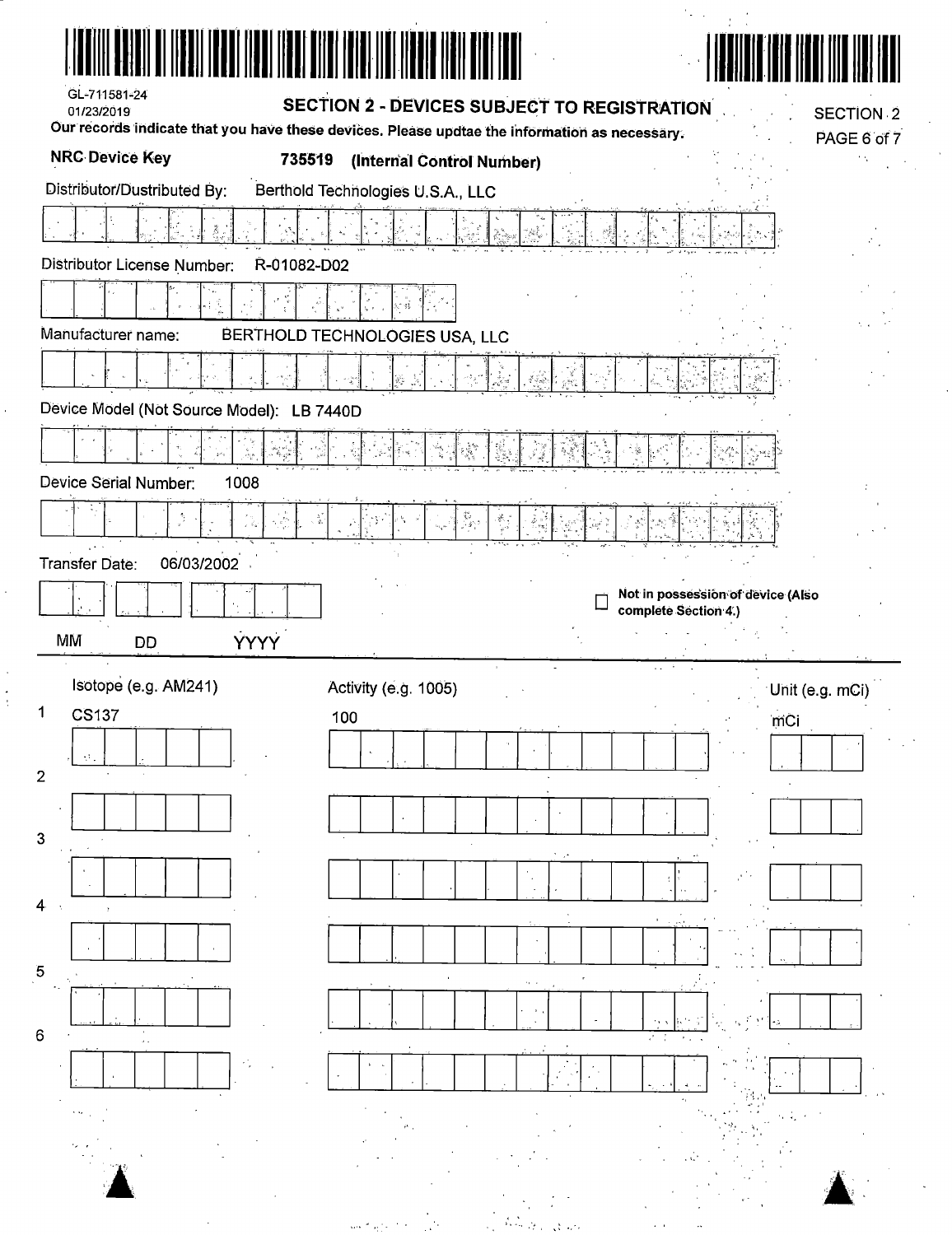| GL-711581-24<br>01/23/2019                                                                    | <b>SECTION 2 - DEVICES SUBJECT TO REGISTRATION</b> | <b>SECTION 2</b>                                          |  |
|-----------------------------------------------------------------------------------------------|----------------------------------------------------|-----------------------------------------------------------|--|
| Our records indicate that you have these devices. Please updtae the information as necessary. |                                                    | PAGE 7 of 7                                               |  |
| <b>NRC Device Key</b><br>739966                                                               | (Internal Control Number)                          |                                                           |  |
| Distributor/Dustributed By:                                                                   | Thermo Process Instruments, L.P                    |                                                           |  |
|                                                                                               |                                                    |                                                           |  |
| L03524<br>Distributor License Number:                                                         |                                                    |                                                           |  |
|                                                                                               |                                                    |                                                           |  |
| Manufacturer name:<br>THERMO MEASURETECH                                                      |                                                    |                                                           |  |
|                                                                                               |                                                    |                                                           |  |
| Device Model (Not Source Model): 5201                                                         |                                                    |                                                           |  |
|                                                                                               |                                                    |                                                           |  |
| Device Serial Number:<br>B4375                                                                |                                                    |                                                           |  |
| يون<br>گولونۍ                                                                                 |                                                    |                                                           |  |
| 11/17/2005<br><b>Transfer Date:</b>                                                           |                                                    |                                                           |  |
|                                                                                               |                                                    | Not in possession of device (Also<br>complete Section 4.) |  |
| MM<br><b>DD</b><br><b>YYYY</b>                                                                |                                                    |                                                           |  |
| Isotope (e.g. AM241)                                                                          | Activity (e.g. 1005)                               |                                                           |  |
| CS137<br>1                                                                                    | 50                                                 | Unit (e.g. mCi)<br>mCi                                    |  |
|                                                                                               |                                                    |                                                           |  |
| 2                                                                                             |                                                    |                                                           |  |
|                                                                                               |                                                    |                                                           |  |
| 3                                                                                             |                                                    |                                                           |  |
|                                                                                               |                                                    |                                                           |  |
| 4                                                                                             |                                                    |                                                           |  |
|                                                                                               |                                                    |                                                           |  |
|                                                                                               |                                                    |                                                           |  |
| 5                                                                                             |                                                    |                                                           |  |
|                                                                                               |                                                    |                                                           |  |
|                                                                                               |                                                    |                                                           |  |
| 6 <sub>1</sub>                                                                                |                                                    |                                                           |  |
|                                                                                               |                                                    |                                                           |  |
|                                                                                               |                                                    |                                                           |  |

 $\frac{1}{2}$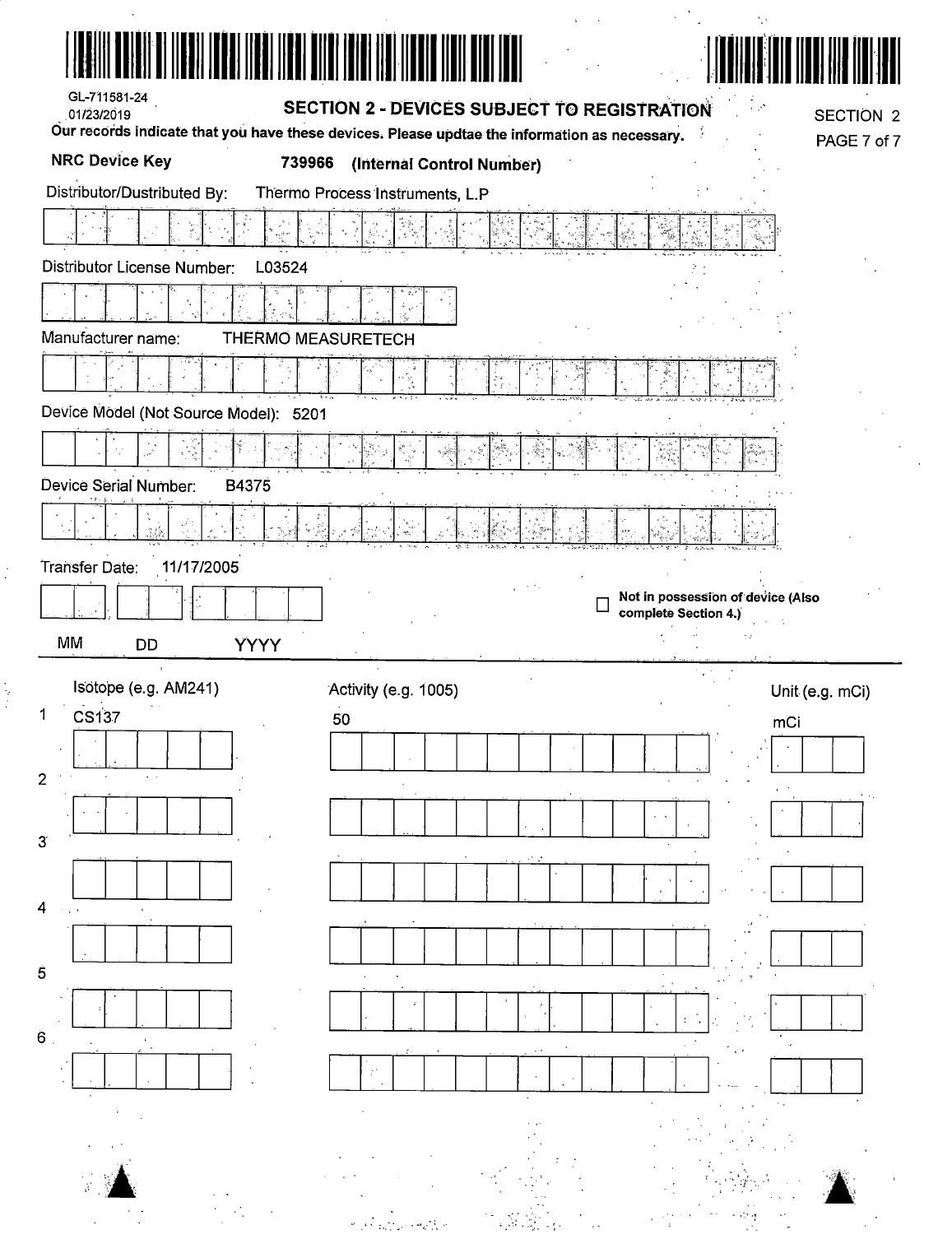



| GL-711581-24 |
|--------------|
| 01/23/2019   |

# **SECTION 3 - ADDITIONAL DEVICES SUBJECT TO REGISTRATION**

 $\label{eq:2.1} \frac{1}{\sqrt{2}}\int_{\mathbb{R}^3}\frac{1}{\sqrt{2}}\left(\frac{1}{\sqrt{2}}\right)^2\frac{1}{\sqrt{2}}\left(\frac{1}{\sqrt{2}}\right)^2\frac{1}{\sqrt{2}}\left(\frac{1}{\sqrt{2}}\right)^2.$ 

**SECTION 3** 

 $\mathbf{v}$  and

|     |  | Manufacturer Name                                                        |  |   |                                              |  |  |                               |                     |                                              |  |                   |                    |     |  | Provide information about other devices you have that are subject to registration. Do not report specifically licensed devices. |                 |
|-----|--|--------------------------------------------------------------------------|--|---|----------------------------------------------|--|--|-------------------------------|---------------------|----------------------------------------------|--|-------------------|--------------------|-----|--|---------------------------------------------------------------------------------------------------------------------------------|-----------------|
|     |  |                                                                          |  |   |                                              |  |  |                               |                     |                                              |  |                   |                    |     |  |                                                                                                                                 |                 |
|     |  | Initial Transferor Name                                                  |  |   |                                              |  |  |                               |                     |                                              |  |                   |                    |     |  |                                                                                                                                 |                 |
|     |  |                                                                          |  |   |                                              |  |  |                               |                     |                                              |  |                   |                    |     |  |                                                                                                                                 |                 |
|     |  |                                                                          |  |   | Initial Transferor License Number (if known) |  |  |                               |                     |                                              |  |                   |                    |     |  |                                                                                                                                 |                 |
|     |  |                                                                          |  |   |                                              |  |  |                               |                     |                                              |  |                   |                    |     |  |                                                                                                                                 |                 |
|     |  |                                                                          |  |   | Device Model Number (Not Source Model)       |  |  |                               |                     |                                              |  |                   |                    |     |  |                                                                                                                                 |                 |
|     |  |                                                                          |  |   |                                              |  |  |                               |                     |                                              |  |                   |                    |     |  |                                                                                                                                 |                 |
|     |  | Device Serial Number.                                                    |  |   |                                              |  |  |                               |                     |                                              |  |                   |                    |     |  |                                                                                                                                 |                 |
|     |  |                                                                          |  |   |                                              |  |  |                               |                     |                                              |  |                   |                    |     |  |                                                                                                                                 |                 |
|     |  |                                                                          |  | O |                                              |  |  |                               |                     | Manufacturer/Initial Transferor listed above |  |                   |                    |     |  |                                                                                                                                 |                 |
|     |  | How acquired and date (e.g.,<br>from a distributor/manufacturer, $\circ$ |  |   |                                              |  |  | <b>Other General Licensee</b> |                     |                                              |  | Date Transferred: |                    |     |  |                                                                                                                                 |                 |
|     |  | other licensee, other source)?                                           |  | O | <b>Other Sources</b>                         |  |  |                               |                     |                                              |  |                   | <b>MM</b>          | DD. |  | YYYY                                                                                                                            |                 |
|     |  | Isotope (e.g. AM241)                                                     |  |   |                                              |  |  |                               | Activity (e.g. 100) |                                              |  |                   |                    |     |  |                                                                                                                                 | Unit (e.g. mCi) |
|     |  |                                                                          |  |   |                                              |  |  |                               |                     |                                              |  |                   |                    |     |  |                                                                                                                                 |                 |
| 2.  |  |                                                                          |  |   |                                              |  |  |                               |                     |                                              |  |                   | $\sim$ $^{\prime}$ |     |  |                                                                                                                                 |                 |
|     |  |                                                                          |  |   |                                              |  |  |                               |                     |                                              |  |                   |                    |     |  |                                                                                                                                 |                 |
| 3.  |  |                                                                          |  |   |                                              |  |  |                               |                     |                                              |  |                   |                    |     |  |                                                                                                                                 |                 |
| 4.  |  |                                                                          |  |   |                                              |  |  |                               |                     |                                              |  |                   |                    |     |  |                                                                                                                                 |                 |
| 5.  |  |                                                                          |  |   |                                              |  |  |                               |                     |                                              |  |                   |                    |     |  |                                                                                                                                 |                 |
|     |  |                                                                          |  |   |                                              |  |  |                               |                     |                                              |  |                   | 12.4               |     |  |                                                                                                                                 |                 |
| 6.  |  |                                                                          |  |   |                                              |  |  |                               |                     |                                              |  |                   |                    |     |  |                                                                                                                                 |                 |
| 7.  |  |                                                                          |  |   |                                              |  |  |                               |                     |                                              |  |                   |                    |     |  |                                                                                                                                 |                 |
| 8.  |  |                                                                          |  |   |                                              |  |  |                               |                     |                                              |  |                   |                    |     |  |                                                                                                                                 |                 |
| 9.  |  |                                                                          |  |   |                                              |  |  |                               |                     |                                              |  |                   |                    |     |  |                                                                                                                                 |                 |
|     |  |                                                                          |  |   |                                              |  |  |                               |                     |                                              |  |                   |                    |     |  |                                                                                                                                 |                 |
| 10. |  |                                                                          |  |   |                                              |  |  |                               |                     |                                              |  |                   |                    |     |  |                                                                                                                                 |                 |
|     |  |                                                                          |  |   |                                              |  |  |                               |                     |                                              |  |                   |                    |     |  |                                                                                                                                 |                 |
|     |  |                                                                          |  |   |                                              |  |  |                               |                     |                                              |  |                   |                    |     |  |                                                                                                                                 |                 |
|     |  |                                                                          |  |   |                                              |  |  |                               |                     |                                              |  |                   |                    |     |  |                                                                                                                                 |                 |

a a chuid ann an Chuid anns an t-ainm an t-ainm an t-ainm an t-ainm an t-ainm an t-ainm an t-ainm an t-ainm an<br>T-ainm an t-ainm an t-ainm an t-ainm an t-ainm an t-ainm an t-ainm an t-ainm an t-ainm an t-ainm an t-ainm an

 $\hat{\rho}$  ,  $\hat{\rho}$  ,  $\hat{\rho}$  ,  $\hat{\rho}$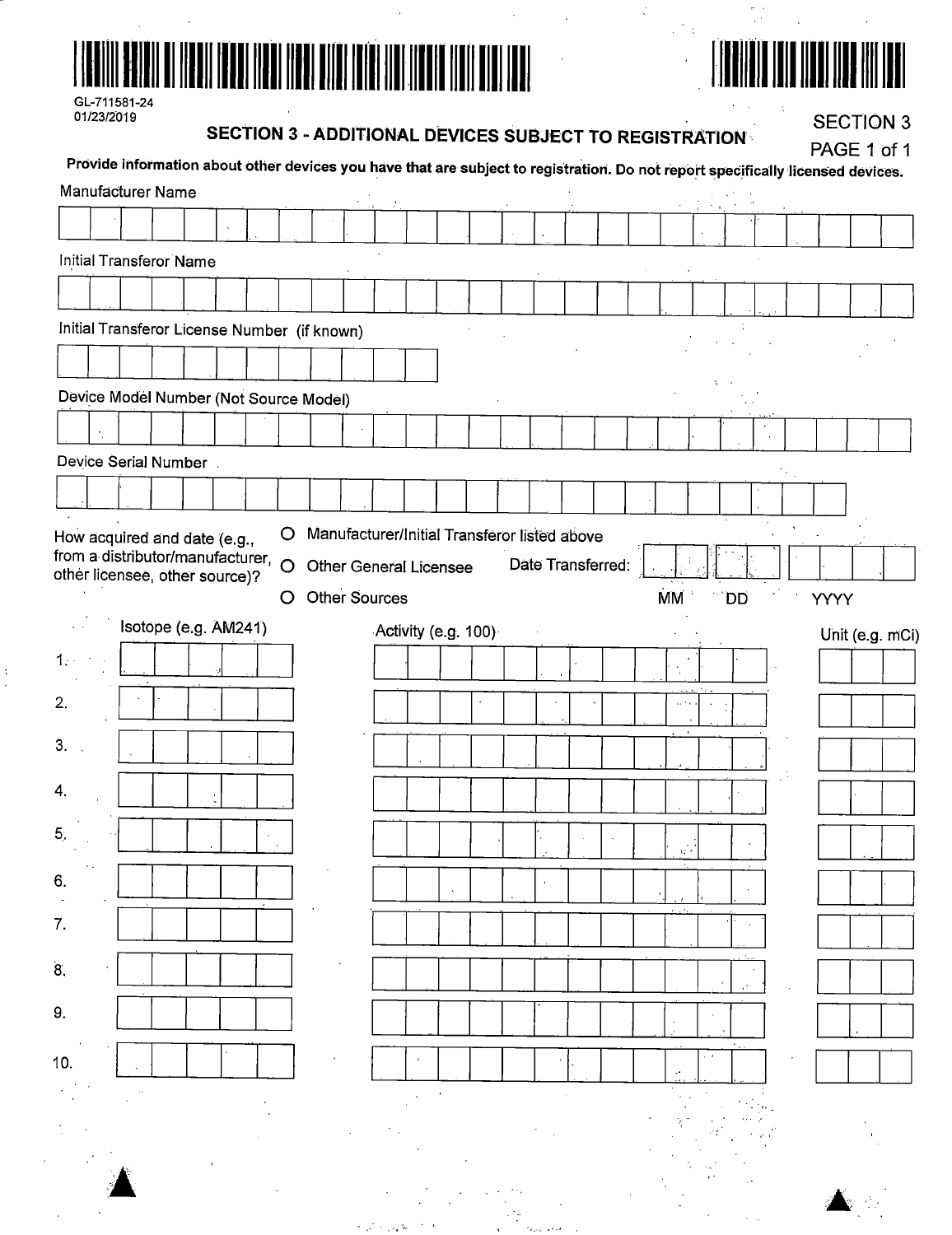

| 01/23/2019                                                                                                                                                        | <b>SECTION 4 - NOT IN POSSESSION OF DEVICE</b>                                                                  | <b>SECTION 4</b><br>PAGE 1 of 1                                                                                               |
|-------------------------------------------------------------------------------------------------------------------------------------------------------------------|-----------------------------------------------------------------------------------------------------------------|-------------------------------------------------------------------------------------------------------------------------------|
| Part 1                                                                                                                                                            | Providé information about devices listed in Section 2 or 6, but no longer in your possession.<br>Transfer Date: |                                                                                                                               |
| NRC Device Key:<br>(from Section 2 or 6)                                                                                                                          |                                                                                                                 |                                                                                                                               |
| Location of the Device:                                                                                                                                           | <b>MM</b><br><b>DD</b>                                                                                          | <b>YYYY</b>                                                                                                                   |
| O Whereabouts Unknown (Complete Part 1 only)<br>O Never Possessed the Device (Complete Part 1 only)<br>$\circ$<br>Returned to Manufacturer (Complete Part 1 only) | $\circ$<br>$\circ$<br>(Complete Part 2)                                                                         | Transferred to another general licensee (Complete Parts 2 and 3)<br>Transferred to a Specific Licensee (Not the manufacturer) |
| Part <sub>2</sub>                                                                                                                                                 | License Number of Recipient (if transferred to a specific licensee):                                            |                                                                                                                               |
| $\frac{d}{d\sigma}$                                                                                                                                               |                                                                                                                 |                                                                                                                               |
| Company Name:                                                                                                                                                     |                                                                                                                 |                                                                                                                               |
|                                                                                                                                                                   |                                                                                                                 |                                                                                                                               |
| Department:                                                                                                                                                       |                                                                                                                 |                                                                                                                               |
|                                                                                                                                                                   |                                                                                                                 |                                                                                                                               |
| Address Line 1:                                                                                                                                                   |                                                                                                                 |                                                                                                                               |
|                                                                                                                                                                   |                                                                                                                 |                                                                                                                               |
| Address Line 2:                                                                                                                                                   |                                                                                                                 |                                                                                                                               |
|                                                                                                                                                                   |                                                                                                                 |                                                                                                                               |
| City:                                                                                                                                                             |                                                                                                                 |                                                                                                                               |
|                                                                                                                                                                   |                                                                                                                 |                                                                                                                               |
| State:<br>Zip Code:                                                                                                                                               |                                                                                                                 |                                                                                                                               |
| Part 3                                                                                                                                                            | Enter the name of the individual responsibe for this device:                                                    |                                                                                                                               |
| Last name:                                                                                                                                                        |                                                                                                                 |                                                                                                                               |
|                                                                                                                                                                   |                                                                                                                 |                                                                                                                               |
| First name:                                                                                                                                                       |                                                                                                                 | Middle Initial:                                                                                                               |
|                                                                                                                                                                   |                                                                                                                 |                                                                                                                               |
| <b>Business Telephone</b><br>Number:                                                                                                                              |                                                                                                                 | Extension:                                                                                                                    |
| Title:                                                                                                                                                            |                                                                                                                 | $\mathcal{A}_{\mathcal{A}}$ .                                                                                                 |
|                                                                                                                                                                   |                                                                                                                 |                                                                                                                               |
|                                                                                                                                                                   | $\epsilon$ . $\epsilon$                                                                                         |                                                                                                                               |
|                                                                                                                                                                   |                                                                                                                 |                                                                                                                               |
|                                                                                                                                                                   |                                                                                                                 |                                                                                                                               |

 $\label{eq:G1} \begin{split} \mathcal{G}_{\mu\nu}(\omega) &= \frac{1}{\sqrt{2\pi}}\int_{\mathbb{R}^3} \left( \frac{1}{\sqrt{2\pi}} \frac{1}{\sqrt{2\pi}} \frac{1}{\sqrt{2\pi}} \frac{1}{\sqrt{2\pi}} \frac{1}{\sqrt{2\pi}} \frac{1}{\sqrt{2\pi}} \frac{1}{\sqrt{2\pi}} \frac{1}{\sqrt{2\pi}} \frac{1}{\sqrt{2\pi}} \frac{1}{\sqrt{2\pi}} \frac{1}{\sqrt{2\pi}} \frac{1}{\sqrt{2\pi}} \frac{1}{\sqrt{2\pi}} \frac{1}{\sqrt{2$ 

 $\begin{split} \mathcal{L}^{(1)}(x) &= \frac{1}{2} \sum_{\substack{ \alpha \in \mathbb{Z}^n \\ \alpha \in \mathbb{Z}^n \\ \alpha \in \mathbb{Z}^n \\ \alpha \in \mathbb{Z}^n \\ \alpha \in \mathbb{Z}^n \\ \alpha \in \mathbb{Z}^n \end{split}$ 

 $\mathcal{L}^{\mathcal{L}}$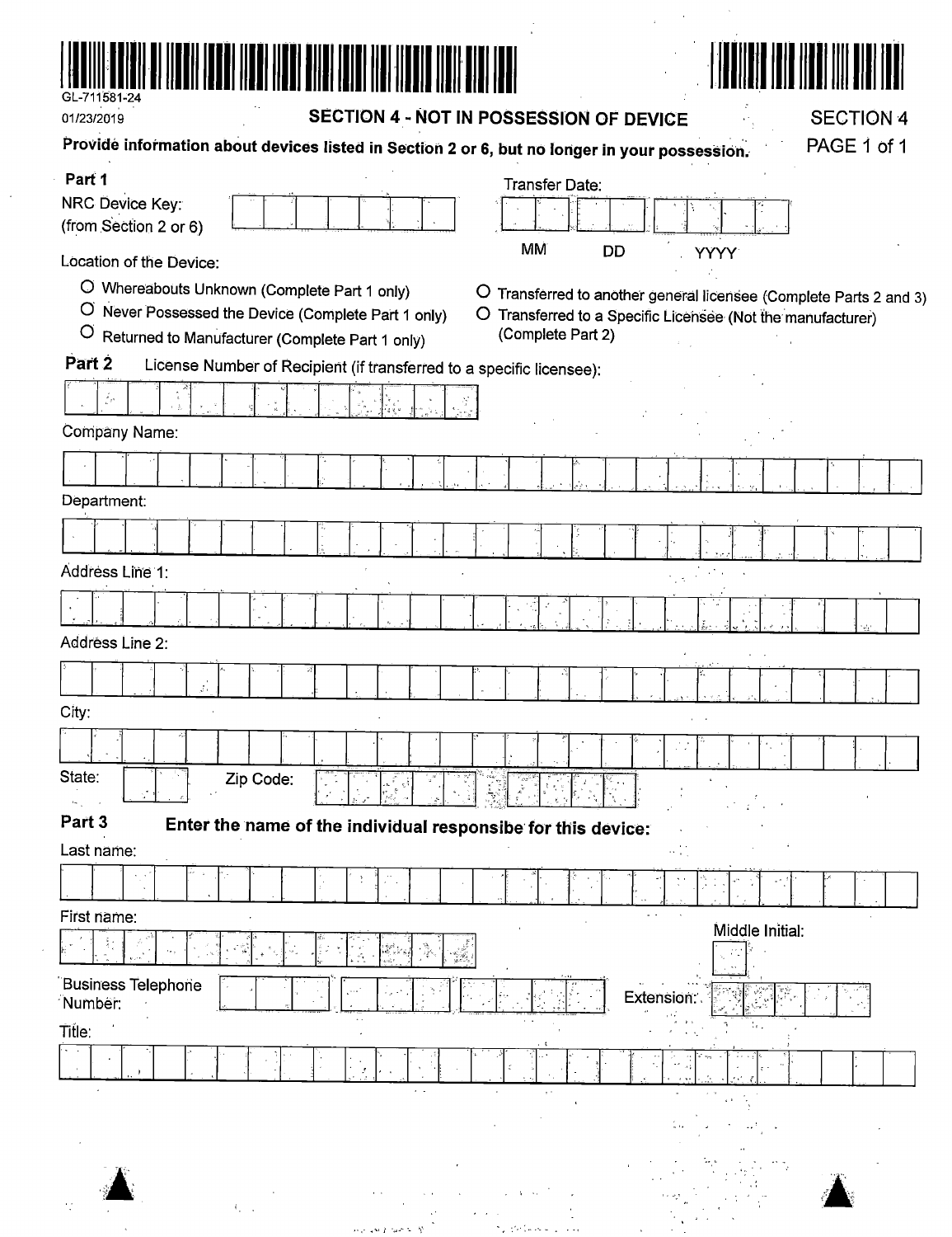



## **s:ECTION 5** - **CERTIFICATION**

SECTION 5 PAGE 1 of 1

I hereby certify that:

GL~711581-24 01/23/2019

- A. All information contained in this registration is true and complete to the best of my knowledge and belief.
- B. A physical inventory of the devices subject to registration has been completed, and the device information on this form has been checked against the device labeling.
- C. I am aware of the requirements of the general license, provided in 10 CFR 31.5. (Copied of applicable regulations may be viewed at the NRC website at:
	- http://www.nrc.gov/reading-rm/doc-collections/cfr)

Quilée Symanuk

**SIG~ E** - **RESPONSIBLE INDIVIDUAL (Listed in Section 1) .DATE** 

**WARNING:** FALSE STATEMENTS MAY BE SUBJECT TO CIVILAND/OR CRIMINAL PENALTIES. NRG REGULATIONS REQUIRE THAT SUBMISSIONS TO THE NRC BE COMPLETE AND ACCURATE IN ALL MATERIAL ASPECTS. 10 U.S.C SECTION 1001 MAKES IT A CRIMINAL OFFENSE TO MAKE A WILLFULLY WRONG STATEMENT OR REPRESENTATION TO ANY DEPARTMENT OR AGENCY·OF THE UNITED STATES.AS TO ANY MATTER IN ITS JURISDICTION.



·'· •••• •••  $: \cdot \cdot$ " '.~